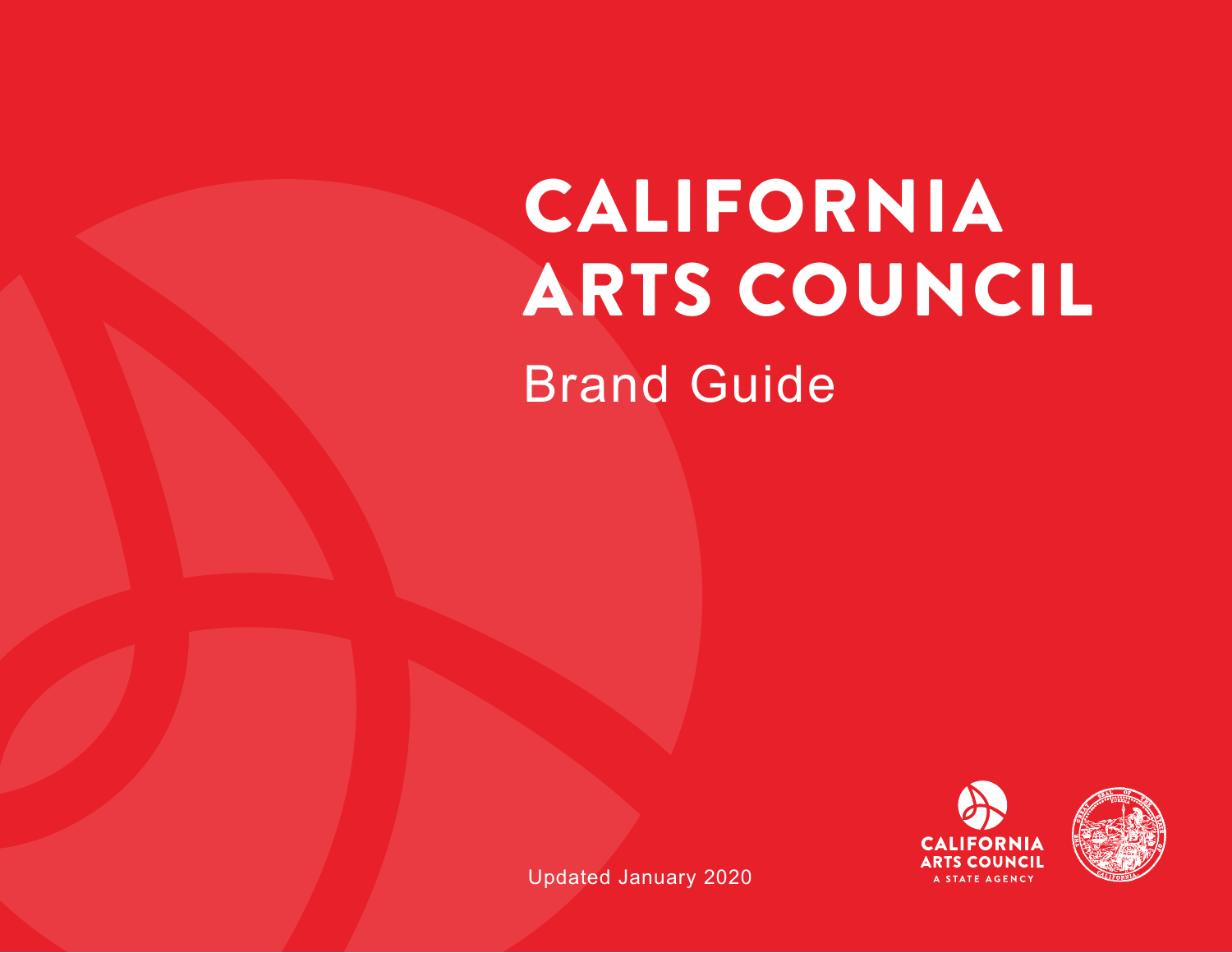# **CONTENTS**

- Mission, Vision, and Values **1**
- Logo Usage **2**
- Logo Versions **3**
- Logo Misuse **4**
- Primary Color Palette **5**
- Secondary Color Palette **6**
- Typography | Header **7**
- Typography | Body **8**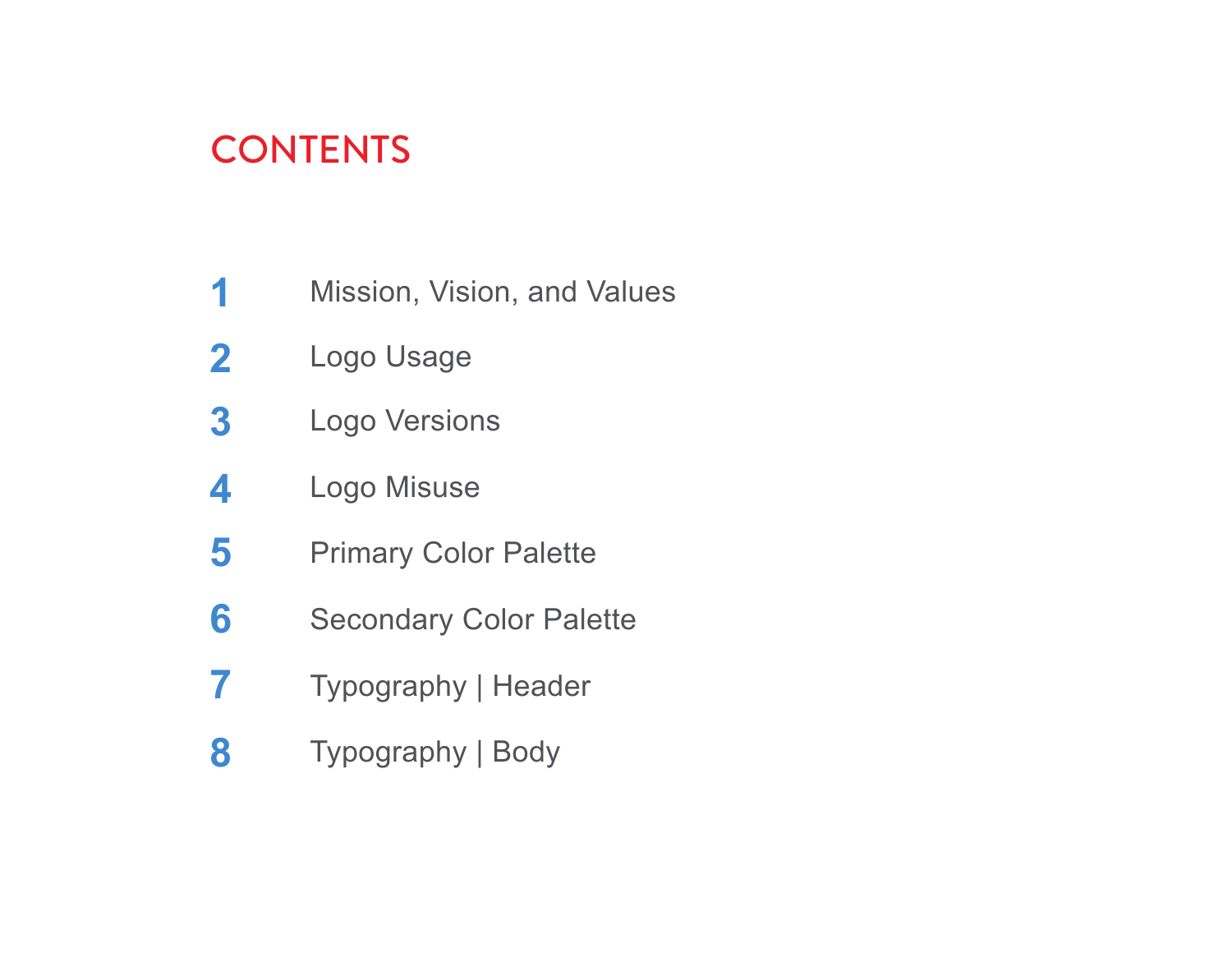# MISSION

Strengthening arts, culture, and creative expression as the tools to cultivate a better California for all.

# VALUES (CAAARES)



**Community: Authentic intergenerational and** intersectional connections



**Accessibility:** Inclusion, simplicity, and ease, resulting in equitable participation



A California where all people flourish with universal access to and participation in the arts.



Aesthetics: Recognizing all art forms and artistic traditions that enable full and meaningful creative expression



**Autonomy with Accountability: Empowered,** responsible generation and allocation of resources



**Relevance:** Broad influence, bold leadership, and synergizing collaboration for the present, with a sharp toward emerging developments and needs of the futu synergizing collaboration for the present, with a sharp eye toward emerging developments and needs of the future



**Equity:** Service according to need, prioritizing racial injustice, representation, and visibility of all groups



**Sustainability:** Wise, impactful, and responsive growth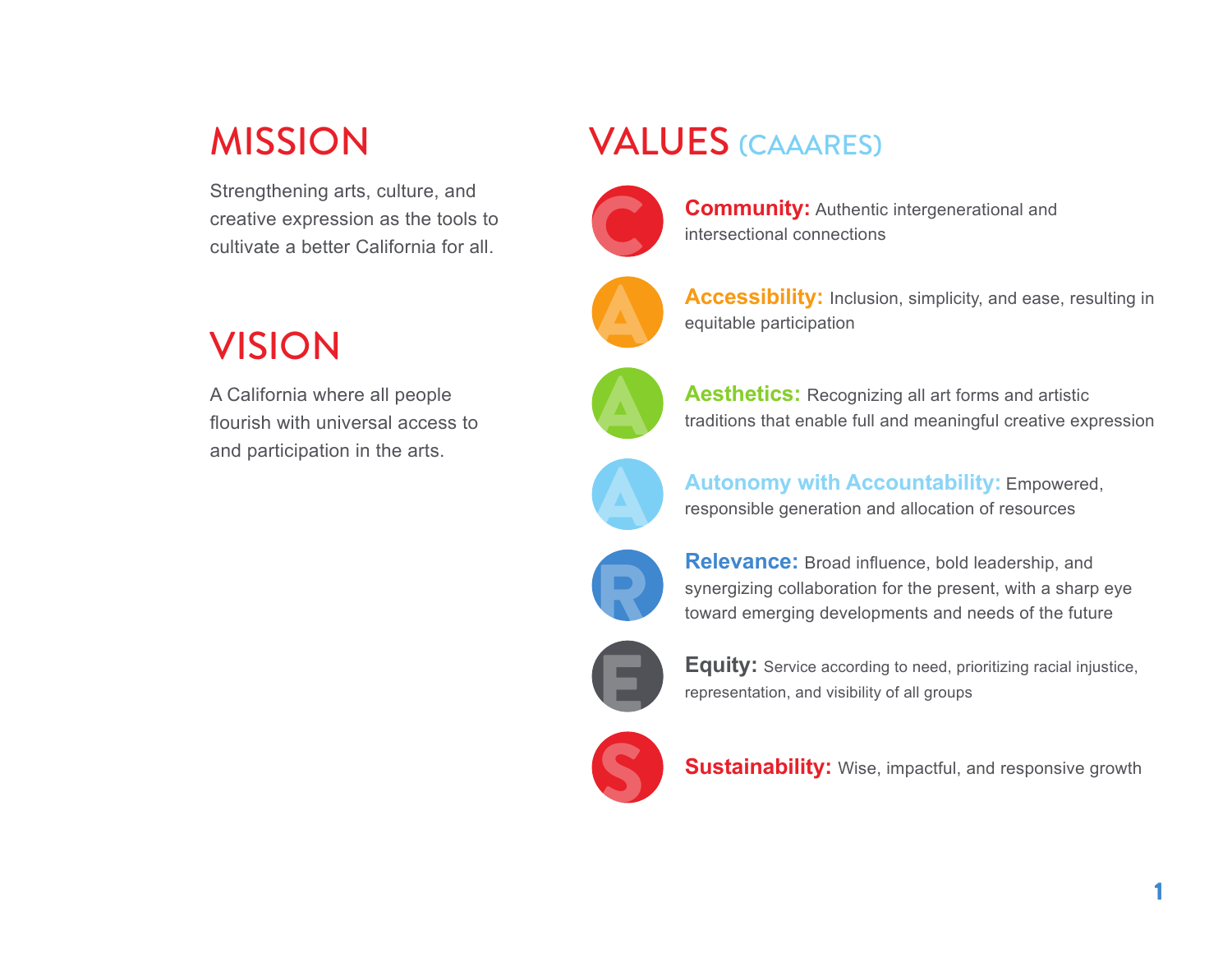# LOGO USAGE

### CLEAR SPACE

Clear space should be included around the logo that is equal to the width of the "CA."



#### MINIMUM SIZE

Print: 1.25 inches wide Digital: 90px wide



1.25" or 90px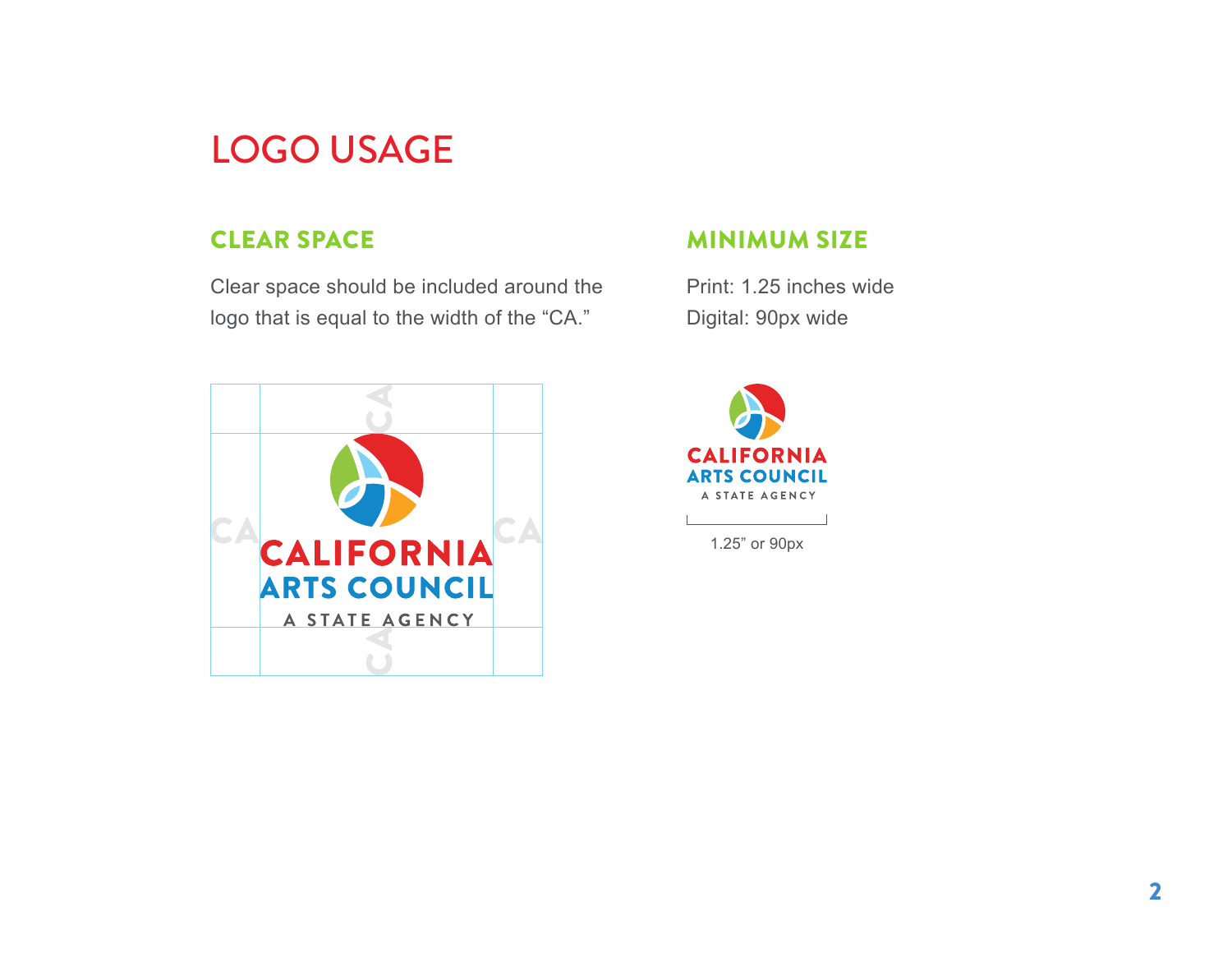### LOGO VERSIONS





Full Color White (Reversed Out)



Black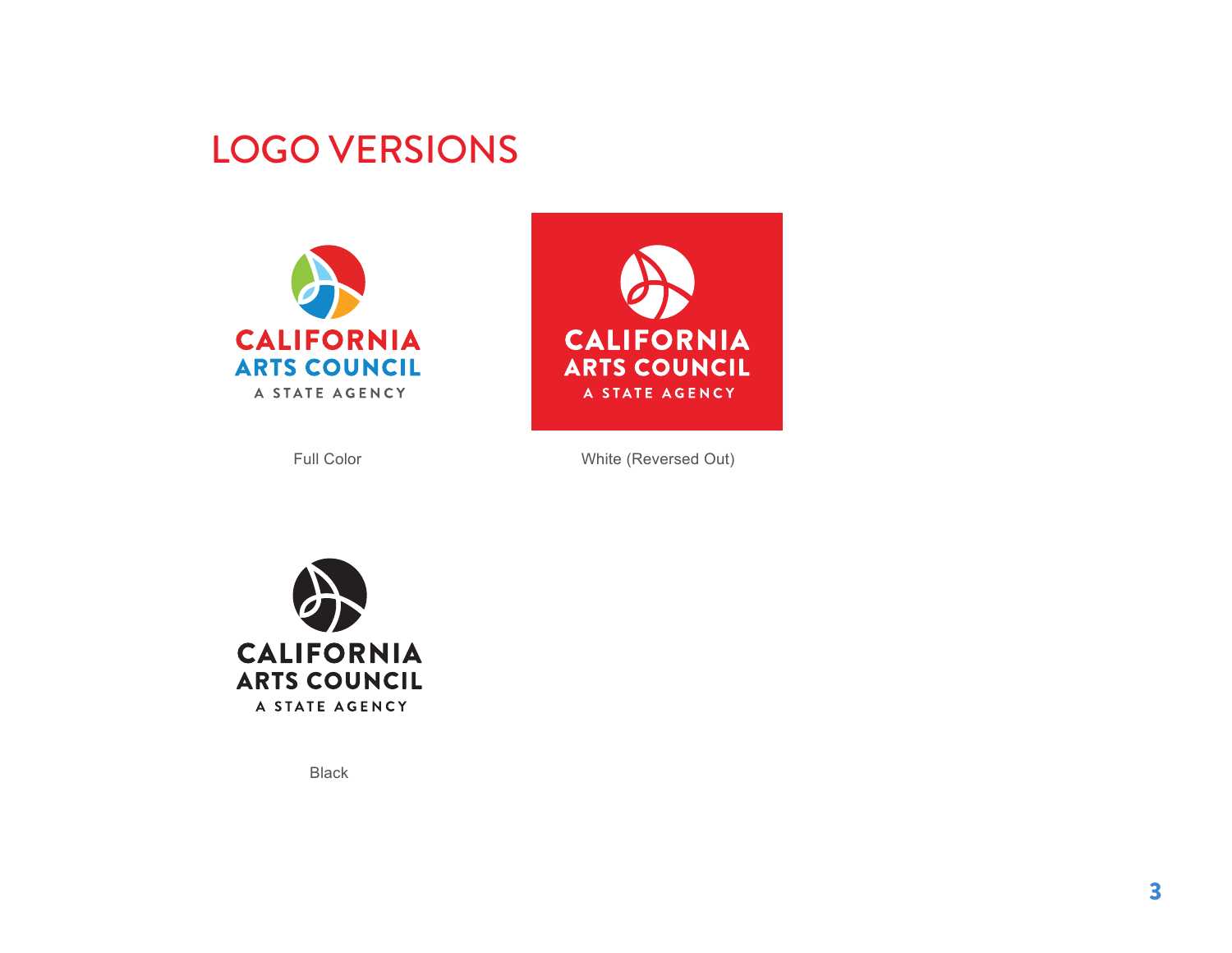## LOGO MISUSE



Do not change the arrangement



Avoid stretching or condensing the logo



Do not use an unapproved color



Do not change the logo font



Avoid using effects such as drop shadows



Do not use on top of colors or backgrounds that do not provide enough contrast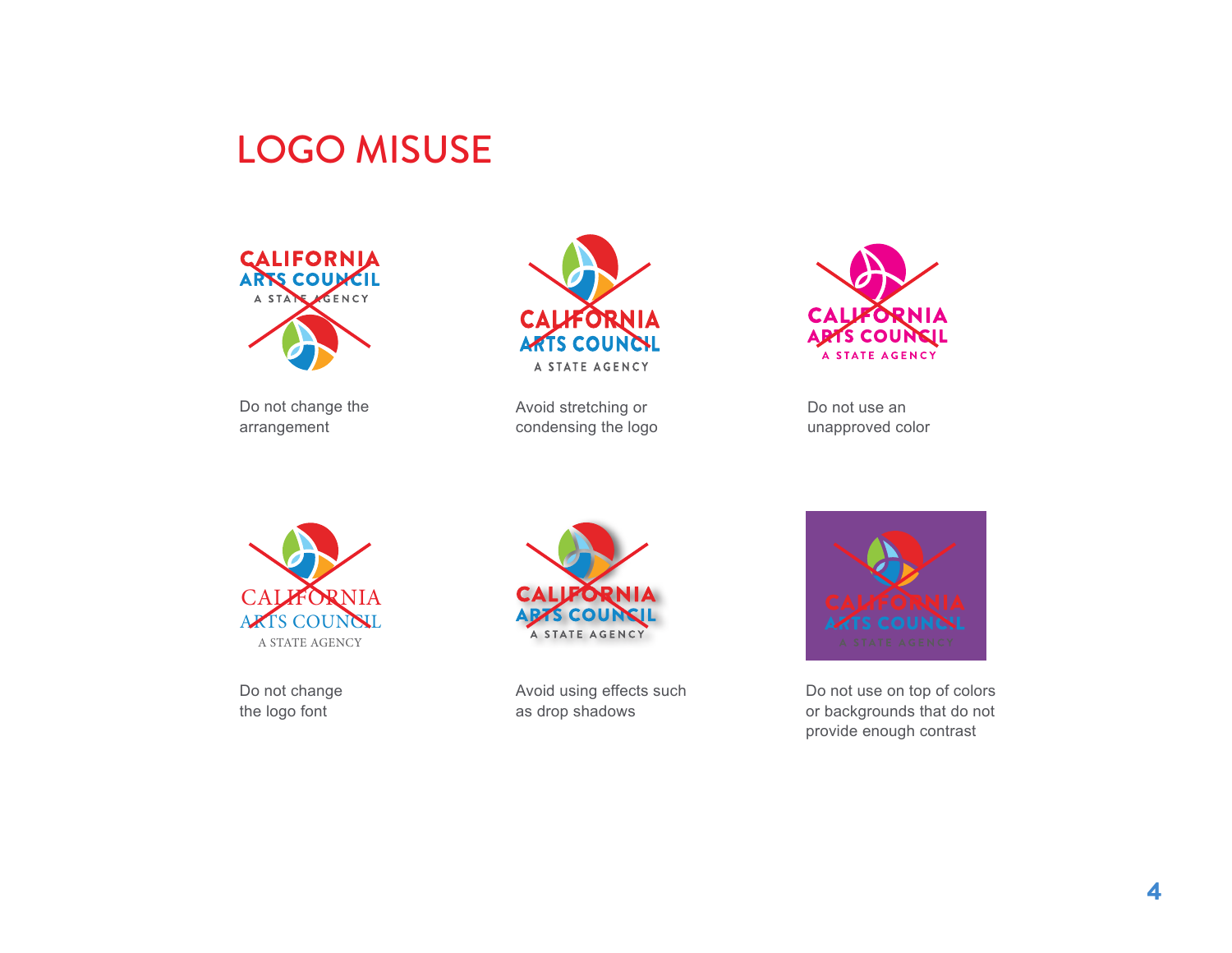# PRIMARY COLOR PALETTE

| <b>CMYK</b> | <b>RGB</b>  | <b>HEX</b> | <b>PANTONE</b>        |
|-------------|-------------|------------|-----------------------|
| 3/98/95/0   | 230/38/41   | #e62629    | <b>485C</b>           |
| 0/41/98/0   | 249/163/32  | #f9a320    | <b>1375C</b>          |
| 48/0/98/0   | 146/199/64  | #92c740    | <b>367C</b>           |
| 46/2/0/0    | 124/208/245 | #7cd0f5    | <b>BLUE 0821C</b>     |
| 80/36/0/0   | 18/136/201  | #1288c9    | <b>PROCESS BLUE C</b> |
| 64/56/52/27 | 89/89/92    | #59595c    | <b>COOL GRAY 11 C</b> |
|             |             |            |                       |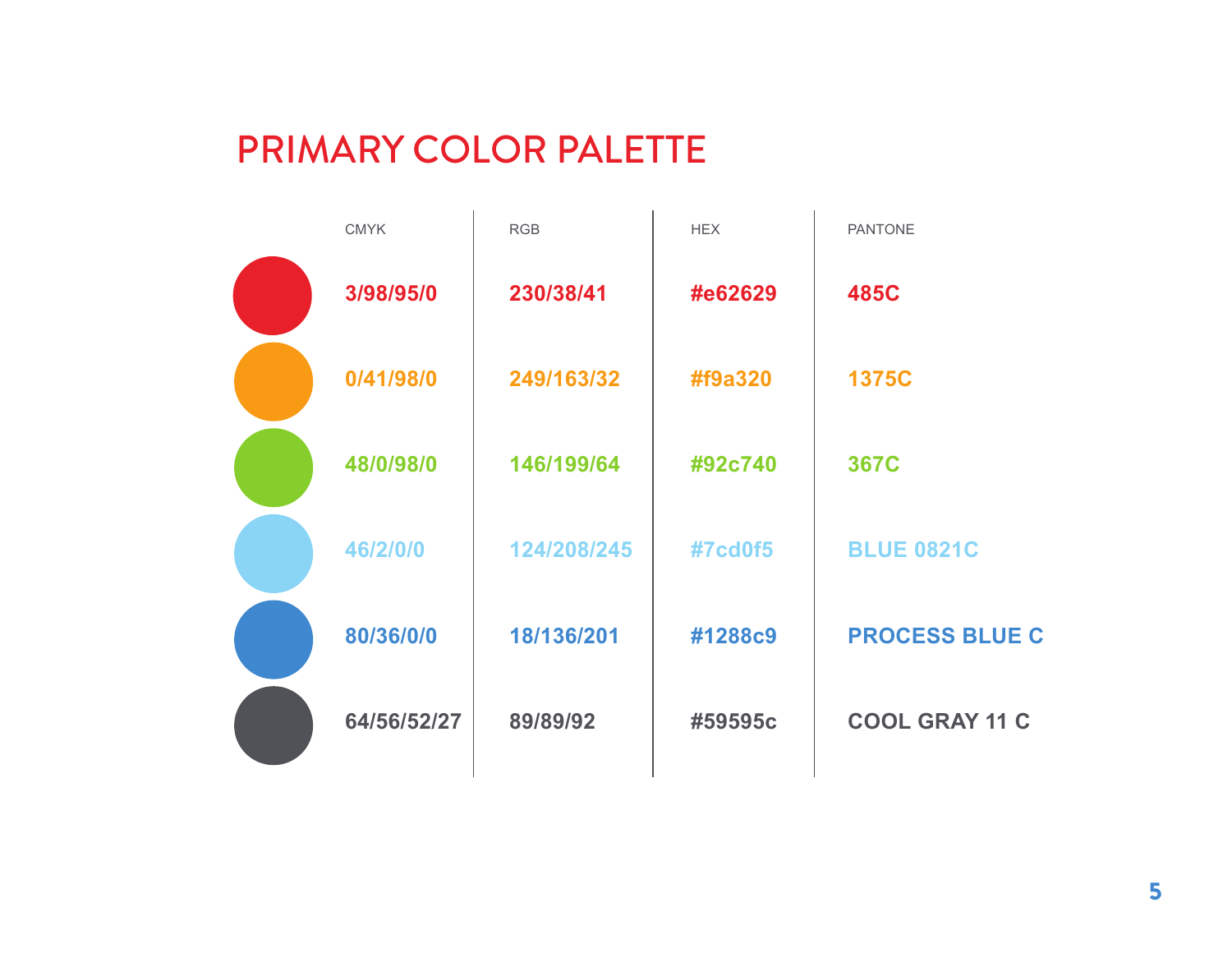### SECONDARY COLOR PALETTE

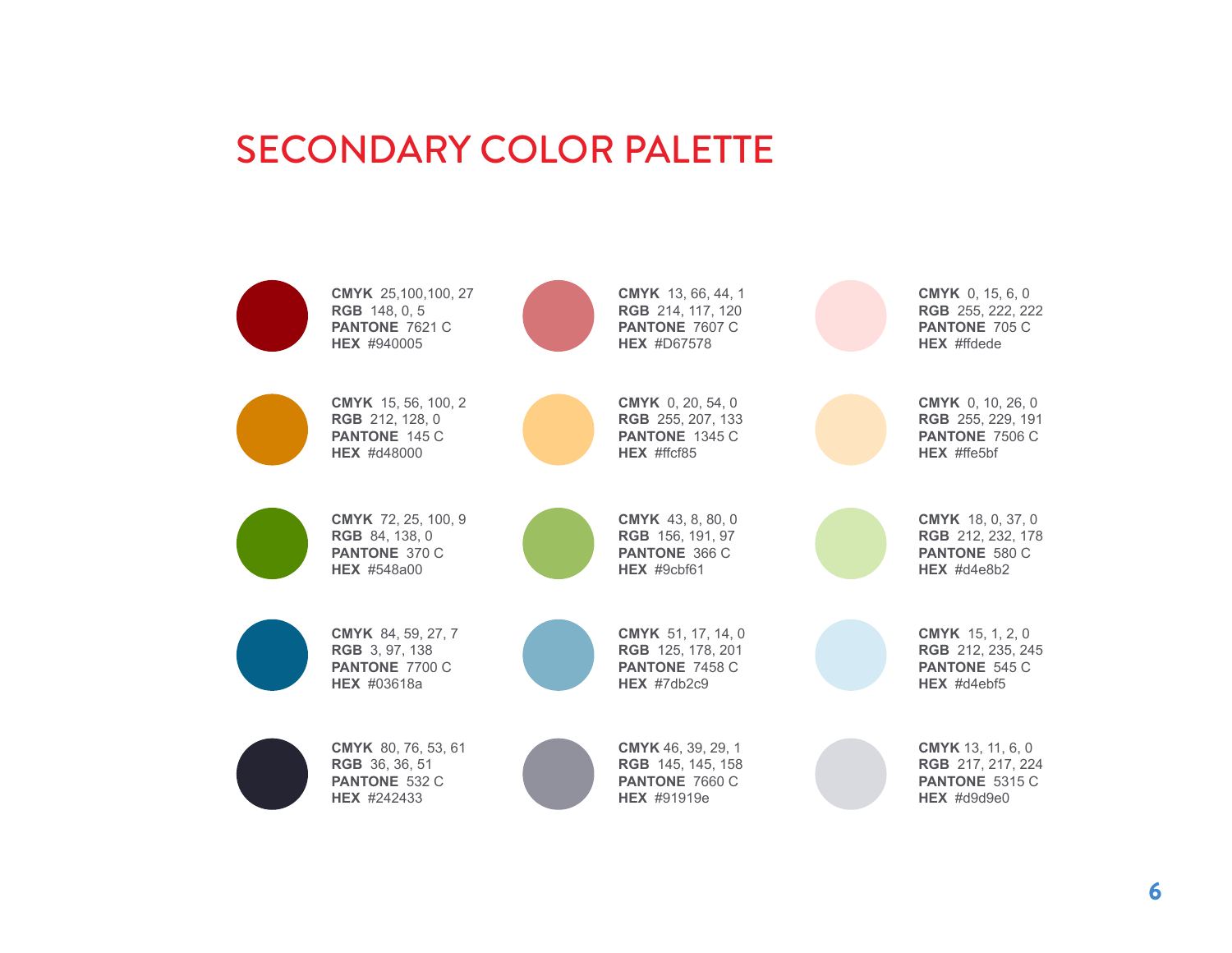## TYPOGRAPHY

### HEADER TYPEFACE

Brandon Grotesque is only to be used for headers. The font size should never go below a 12 pt. font size. If legibility becomes an issue, use all caps.

Brandon Grotesque Light ABCDEFGHIJKLMNOPQRSTUVWXYZ abcdefghijklmnopqrstuvwxyz 1234567890

**Brandon Grotesque Bold ABCDEFGHIJKLMNOPQRSTUVWXYZ abcdefghijklmnopqrstuvwxyz 1234567890**

Brandon Grotesque Regular ABCDEFGHIJKLMNOPQRSTUVWXYZ abcdefghijklmnopqrstuvwxyz 1234567890

Brandon Grotesque Black ABCDEFGHIJKLMNOPQRSTUVWXYZ abcdefghijklmnopqrstuvwxyz 1234567890

Brandon Grotesque Medium ABCDEFGHIJKLMNOPQRSTUVWXYZ abcdefghijklmnopqrstuvwxyz

1234567890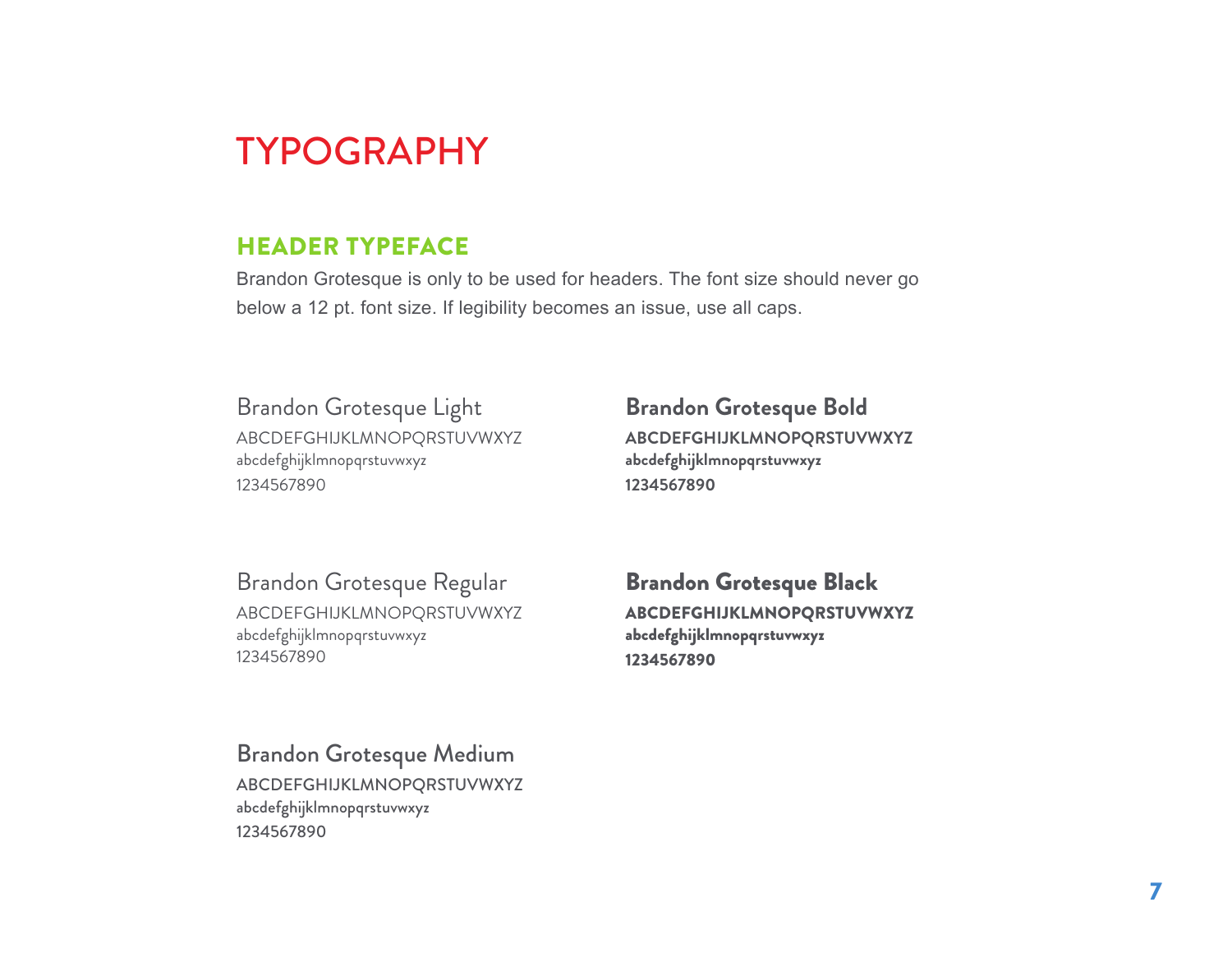### TYPOGRAPHY

#### BODY TYPEFACE

### Arial Regular

UVWXYZ *ABCDEFGHIJKLMNOPQRSTUVWXYZ* abcdefghijklmnopqrstuvwxyz *abcdefghijklmnopqrstuvwxyz* 1234567890 *1234567890*

#### **Arial Bold**

**ABCDEFGHIJKLMNOPQRSTUVWXYZ** *ABCDEFGHIJKLMNOPQRSTUVWXYZ* **abcdefghijklmnopqrstuvwxyz** *abcdefghijklmnopqrstuvwxyz* **1234567890** *1234567890*